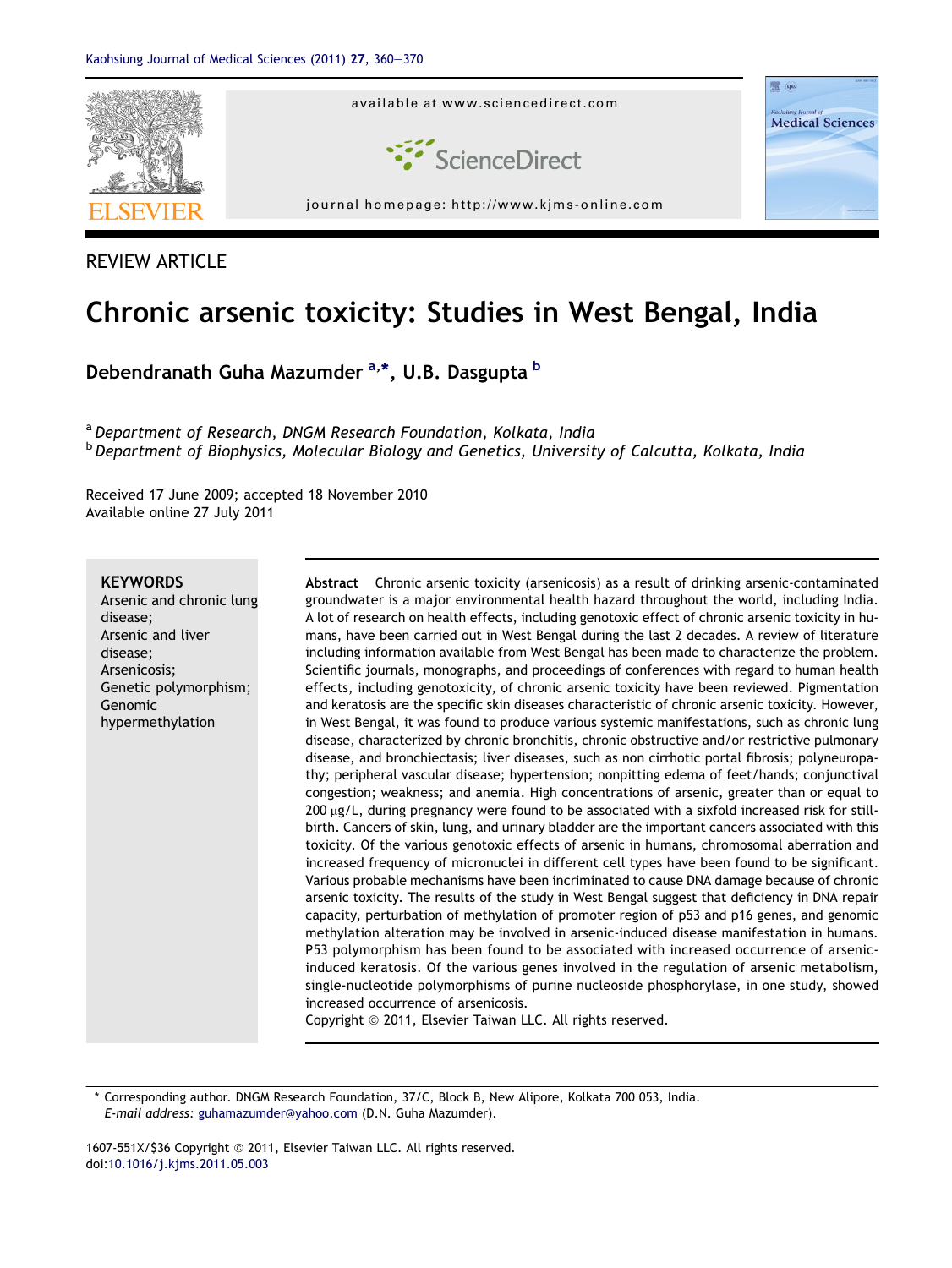# **Introduction**

Reports of arsenic contamination in water are available from more than 30 countries in the world. However, the major regions affected are in the river basins of the Ganga,

Brahmaputra, and Meghna in India and Bangladesh and those in China. It is suspected that about 6 million people in West Bengal (Fig. 1), India, are exposed to arseniccontaminated groundwater [\[1\].](#page-8-0) The occurrence of a large number of cases of arsenic-induced skin lesions was



Figure 1. Map of West Bengal.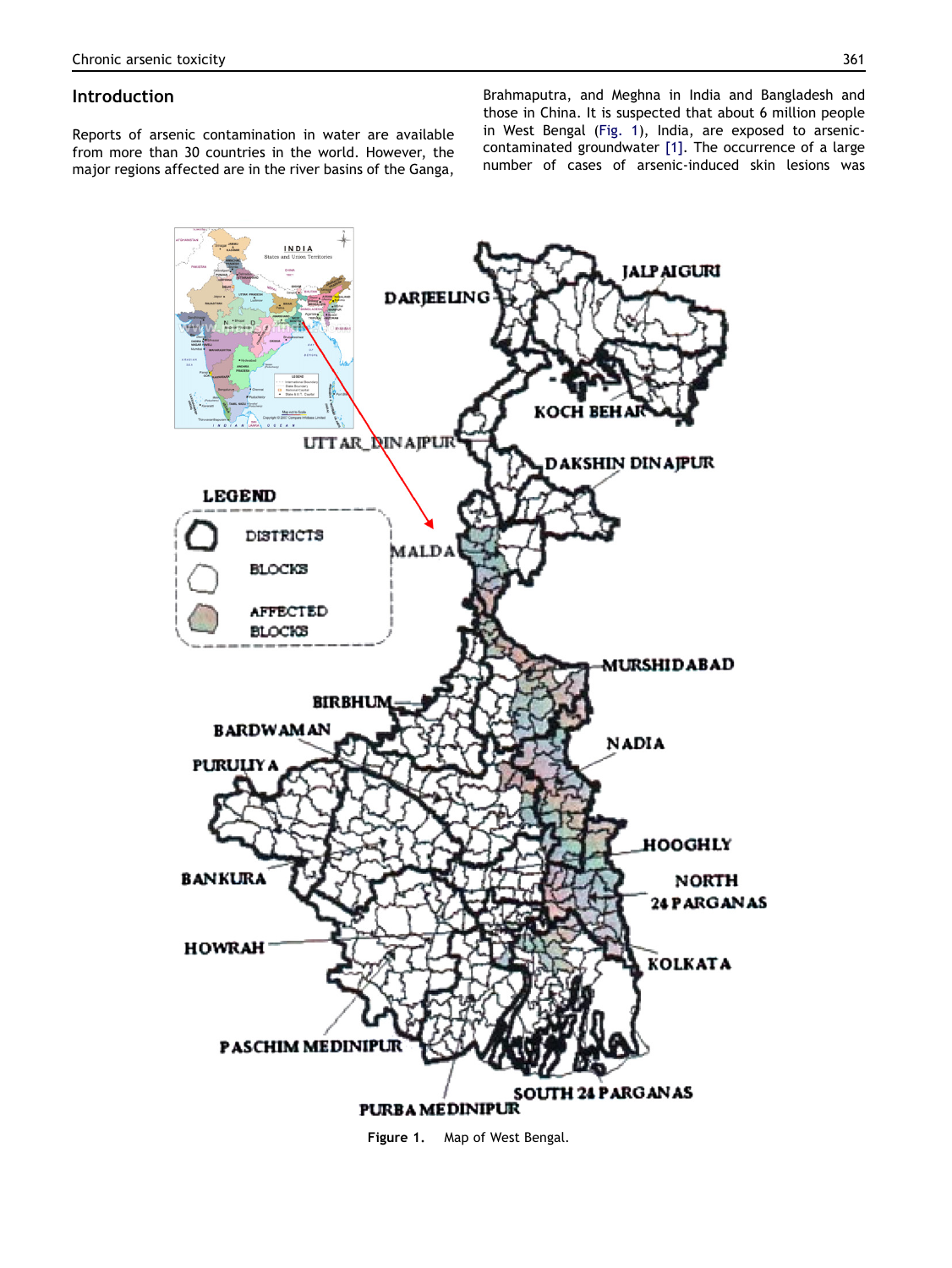reported from Kolkata, West Bengal, in 1984 [\[2\]](#page-8-0). Since then, incidences of chronic arsenic toxicity have been reported in most of the states adjoining the upper, middle, and lower Ganga and Brahmaputra plains. Arsenic contamination has been found in the states of Bihar, Uttar Pradesh, Jharkhand, Assam, Chhattisgarh, and Andhra Pradesh [\[3,4\].](#page-8-0) As a large amount of data have been generated from research on clinical health effect and genotoxicity in man as a result of drinking arseniccontaminated groundwater in West Bengal, India, this article has focused attention to present data on results of research in these areas in two sections and has incorporated a review of relevant literature from studies in other countries. Because of space constraints, the literature survey could not be exhaustive.

# Human health effect (arsenicosis)

The term arsenicosis to designate human health effect of chronic arsenic toxicity was first coined by our group [\[5\]](#page-8-0) and later used by the World Health Organization [\[6\]](#page-8-0) to imply a chronic disease caused by prolonged exposure of arsenic in humans. Previously, the condition was described as arseniasis, arsenism, arsenicism, and others. Most of the reports of chronic arsenic exposure in man focus attention on skin manifestations because of their diagnostic specificity. However, data derived from population-based studies; clinical case series; and reports relating to intake of inorganic arsenic through drinking water, medications, or occupational and environmental exposure, show that chronic arsenic exposure adversely affects multiorgan system of human body.

# Skin manifestations

Pigmentation and keratosis are the specific skin diseases characteristic of chronic arsenic toxicity. To ascertain the prevalence of keratosis and pigmentation in relation to arsenic exposure, the first population-based survey was carried out on 7,683 participants (4,093 females and 3,590 males) in West Bengal with participants arsenic-exposure data [\[7\]](#page-8-0). The arsenic content of current water source of the participants ranged up to  $3,400 \mu$ g/L; however, more than 80% of the participants consumed water with arsenic level less than 50  $\mu$ g/L. The age-adjusted prevalence of keratosis and pigmentation was strongly related to water arsenic levels, rising from 0 and 0.3 per 100, respectively, in the lowest exposure level ( $<$ 50  $\mu$ g/L), to 8.3 and 11.5 per 100, respectively, for females drinking water containing greater than 800  $\mu$ g/L arsenic, and increasing from 0.2 and 0.4 per 100, respectively, in the lowest exposure category, to 10.7 and 22.7 per 100, respectively, for males in the highest exposure level ( $>800 \mu g/L$ ). Calculation by dose per kilogram body weight showed that men had roughly two to three times the prevalence of both keratosis and pigmentation compared with women apparently ingesting the same dose of arsenic from drinking water. Participants who were less than 80% of the standard body weight for their age and sex had a 1.6-fold increase in the prevalence of keratosis, suggesting that malnutrition may play some role in increasing susceptibility. However, the survey examined only the participants' primary current drinking-water source. Results of a nested case-control study using detailed lifetime (at least 20 years) exposure assessment showing low dose of arsenic exposure  $(<50 \text{ kg/L})$  among the aforementioned study population were further available. The exposure assessment incorporated arsenic concentration data from current and past water sources used in households and work sites. The lowest peak arsenic level ingested by a confirmed case was 115  $\mu$ g/L. Strong doseresponse gradients with both peak and average arsenic water concentrations were also observed [\[8\]](#page-8-0). In another cross-sectional study, conducted in Bangladesh, 430 out of 1,481 participants aged 30 years or older and drinking arsenic-contaminated water were found to have arsenical skin lesions. Arsenic water concentrations ranged from 10  $\mu$ g/L to 2,040  $\mu$ g/L, and the crude overall prevalence rate for skin lesions was 29%. This study also showed a higher prevalence rate of arsenical skin lesions in males than in females with clear dose-response relationship  $[9]$ .

# Systemic manifestations

Chronic arsenic toxicity produces various systemic manifestations over and above skin lesions. It needs to be noted that although systemic manifestations occur mostly in association with arsenical skin lesions, symptoms do occur in significantly higher number of cases in arsenic-exposed people even in the absence of arsenical skin disease compared with arsenic-unexposed people [\[10\].](#page-8-0)

# Respiratory disease

Initial report of nonmalignant lung disease was available from a study of 180 residents of Antofagasta, Chile, exposed to drinking water containing arsenic  $(800 \mu g/L)$ . About 38% of the 144 participants with abnormal skin pigmentation complained of chronic cough, compared with 3.1% of 36 participants with normal skin [\[11\].](#page-8-0) Symptoms of chronic lung disease were present in 89 (57%) out of 156 cases of chronic arsenic toxicity caused by drinking arseniccontaminated water in West Bengal ([Table 1\)](#page-3-0) [\[12\]](#page-8-0). Lung function tests carried out on 17 patients showed features of restrictive lung disease in nine (53%) and combined obstructive and restrictive lung disease in seven (41%) cases.

To ascertain the relationship of chronic arsenic exposure with occurrence of lung disease, an analysis of data of cross-sectional epidemiological survey of nonsmokers (6,864 participants) was carried out in West Bengal. The study participants included those who had arsenic-associated skin lesions and who were also highly exposed at the time of the survey (arsenic water concentration  $>$  50  $\mu$ g/L). Participants with normal skin and low arsenic water concentration  $(<50 \mu g/L$ ) were used as the referencegroup. In participants with skin lesions, the age-adjusted prevalence odds ratio (OR) estimates for cough, crepitations, and shortness of breath for females were 7.8, 9.6, and 23.2, respectively, and for males, 5, 6.9, and 3.7, respectively [\[13\].](#page-8-0) In an epidemiological study carried out on 218 nonsmokers (94 exposed to arsenic,  $136-1,000 \mu$ g/L, and 124 unexposed cases) in Bangladesh, the crude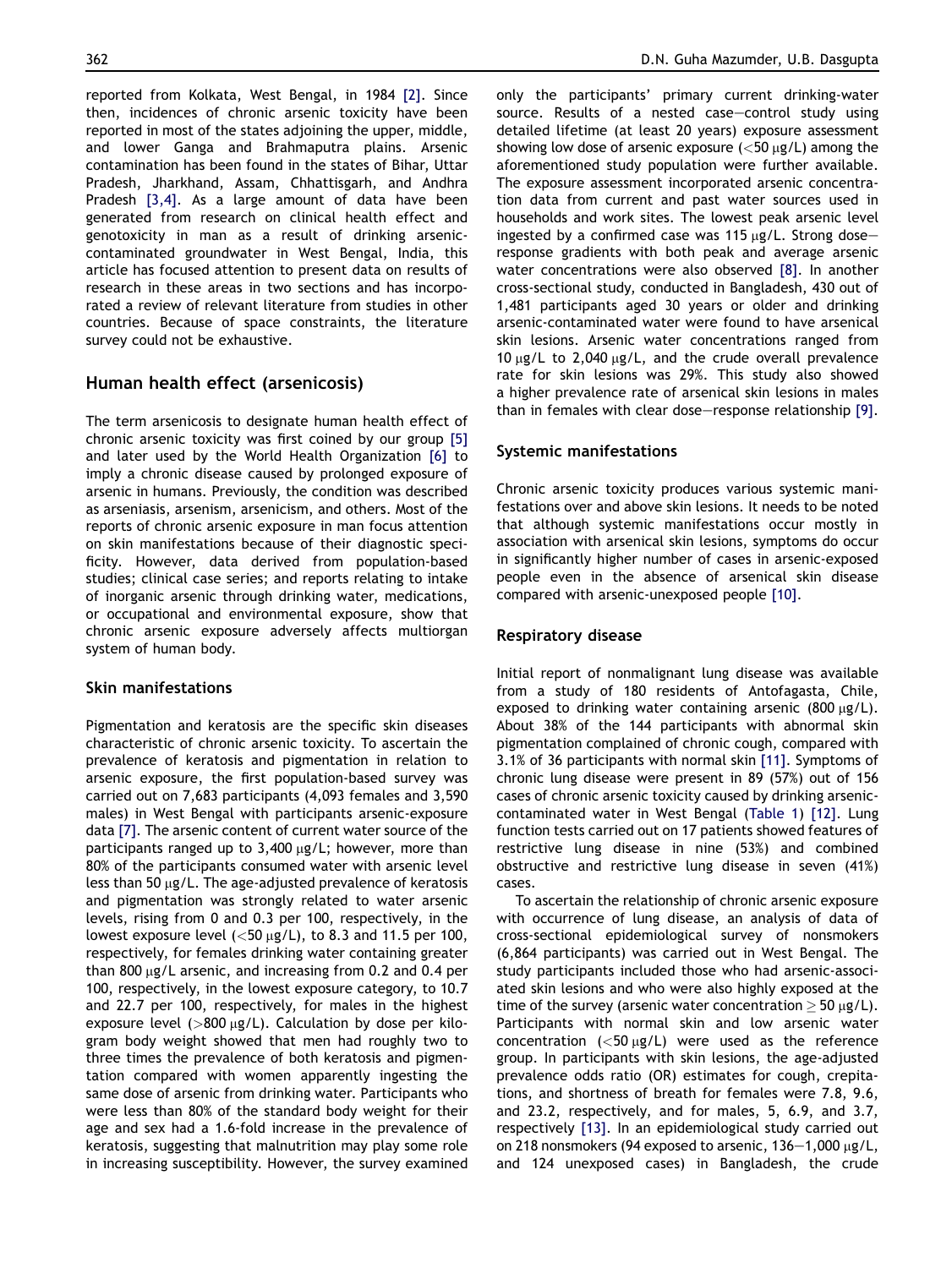<span id="page-3-0"></span>

| <b>Table 1</b> Symptoms and signs of 167 arsenicosis patients |  |  |
|---------------------------------------------------------------|--|--|
| during hospital admission in West Bengal, India               |  |  |

|                        | n   | %     |
|------------------------|-----|-------|
| Symptoms               |     |       |
| Weakness               | 110 | 70.5  |
| Headache               | 32  | 20.5  |
| Burning of the eyes    | 69  | 44.2  |
| Nausea                 | 17  | 10.9  |
| Pain in the abdomen    | 60  | 38.4  |
| Epigastric             | 39  | 25.0  |
| Paraumbilical          | 21  | 13.4  |
| Diarrhea               | 51  | 32.6  |
| Cough                  | 89  | 57.0  |
| With expectoration     | 53  | 33.9  |
| Without expectoration  | 36  | 23.1  |
| Hemoptysis             | 8   | 5.1   |
| Dyspnea                | 37  | 23.7  |
| Paresthesia            | 74  | 47.4  |
| Signs                  |     |       |
| Pigmentation           | 156 | 100.0 |
| Keratosis              | 96  | 61.5  |
| Anemia                 | 74  | 47.4  |
| Hepatomegaly           | 120 | 76.9  |
| Splenomegaly           | 49  | 31.4  |
| <b>Ascites</b>         | 5   | 3.0   |
| Pedal edema            | 18  | 11.5  |
| Sign of lung disease   | 45  | 28.8  |
| Sign of polyneuropathy | 21  | 13.4  |

prevalence ratios for chronic bronchitis were found to be 1.6 [95% confidence interval (CI):  $0.8-3.1$ ] and 10.3 (95% CI:  $2.4-43.1$ ) for males and females, respectively [\[14\].](#page-8-0)

During 1998-2000, relationship between lung function and exposure to arsenic in drinking water was ascertained in West Bengal among a cohort of 287 participants selected among study population who were exposed to low dose of arsenic (up to  $500 \mu g/L$ ) [\[15\].](#page-8-0) The average forced expiratory volume in 1 second, adjusted for age, height, and smoking, was reduced by 256.2 mL (95% CI =  $113.9 - 398.4$ ,  $p < 0.001$ ), and the average adjusted forced vital capacity reduced by 287.8 mL (95% CI = 134.9-440.8,  $p < 0.001$ ) in men with skin lesions compared with those without skin lesions. An increase of 100  $\mu$ g/L arsenic in drinking water was associated with a decrease in forced expiratory volume in 1 second of 45 mL (95% CI = 6.2–83.9,  $p = 0.02$ ) and a decrease in forced vital capacity of 41.4 mL (95%  $CI = 0.7-83.5$ ,  $p = 0.05$ ) in men. Women showed little evidence of lung function alteration. Thus, over and above respiratory symptoms, consumption of arsenic-contaminated water in man was found to be associated with reduced pulmonary function.

In a hospital-based study carried out on 29 cases of chronic arsenic toxicity with nonmalignant lung disease in Kolkata, West Bengal [\[16\]](#page-8-0), obstructive lung disease was diagnosed in 17 (58.6%), interstitial lung disease in nine (31.2%), and bronchiectasis in three (10%) cases. To ascertain the incidence of bronchiectasis in the population, 108 participants with arsenic-caused skin lesions and 150 participants without skin lesions were studied in an arsenicendemic population in West Bengal [\[17,18\].](#page-8-0) The median highest level of arsenic in drinking water was  $330 \mu g/L$ [standard deviation (SD) =  $\pm$ 881 µg/L] in participants with skin lesions compared with 28  $\mu$ g/L (SD =  $\pm$ 147  $\mu$ g/L) in those without such lesions. Thirty-eight study participants who reported at least 2 years of chronic cough underwent high-resolution computed tomography. The mean bronchiectasis severity score was 3.4 (SD =  $\pm$ 3.6) in the 27 participants with skin lesions and 0.9 (SD =  $\pm$ 1.6) in the 11 participants without these lesions (controls). In participants who reported chronic cough, high-resolution computed tomography evidence of bronchiectasis was found in 18 (67%) cases with skin lesion and in three (27%) controls. Adjusted OR was found to be 10.1 (95% CI  $= 2.7 - 37.1$ ). This study showed that drinking high-arsenic-contaminated water was associated with increased incidence of bronchiectasis in man. Many other investigators also reported chronic respiratory disease in the form of chronic cough or chronic bronchitis because of prolonged drinking of arseniccontaminated water  $[19-21]$  $[19-21]$ .

# Gastrointestinal disease

Dyspepsia was observed in 60 out of 156 (38.4%) cases of chronic arsenic toxicity studied in West Bengal (Table 1) [\[12\]](#page-8-0). However, in an epidemiological study carried out in the affected population, there was no difference in the incidence of pain in abdomen among people drinking arsenic-contaminated water and the control population (27.84% vs. 31.81%) [\[22\]](#page-8-0). Gastroenteritis was reported in a study of 1,447 cases of chronic arsenicosis caused by drinking arsenic-contaminated water with a concentration greater than 50  $\mu$ g/L in the Inner Mongolian Autonomous Region of China [\[20\]](#page-8-0). Many investigators variously reported symptoms, such as nausea, diarrhea, anorexia, and abdominal pain in cases of chronic arsenic toxicity  $[5,11,23-25]$  $[5,11,23-25]$ .

# Liver disease

Many workers have reported, earlier, cases of liver damage after treatment of patients with arsenic as Fowler's solution  $[26-28]$  $[26-28]$ . All these patients developed features of portal hypertension with signs of liver fibrosis. Typical cutaneous signs of long-term arsenic exposure were also observed in some of the patients. There have also been case reports of liver cirrhosis after medication with inorganic arsenic compounds [\[29,30\]](#page-9-0).

Hepatomegaly was found in 62 out of 67 members of families who drank arsenic-contaminated water  $(200 2,000 \,\mu g/L$ ) in West Bengal, whereas it was found in only 6 out of 96 people who drank safe water in the same area. Thirteen of those arsenic-exposed patients who had hepatomegaly were further investigated in a hospital. All showed various degrees of portal zone expansion and fibrosis on liver histology. Four out of five patients who had splenomegaly showed evidence of increased intrasplenic pressure (30-cm to 36-cm saline), suggesting portal hypertension. Splenoportography done in those cases showed evidence of intrahepatic portal vein obstruction. Although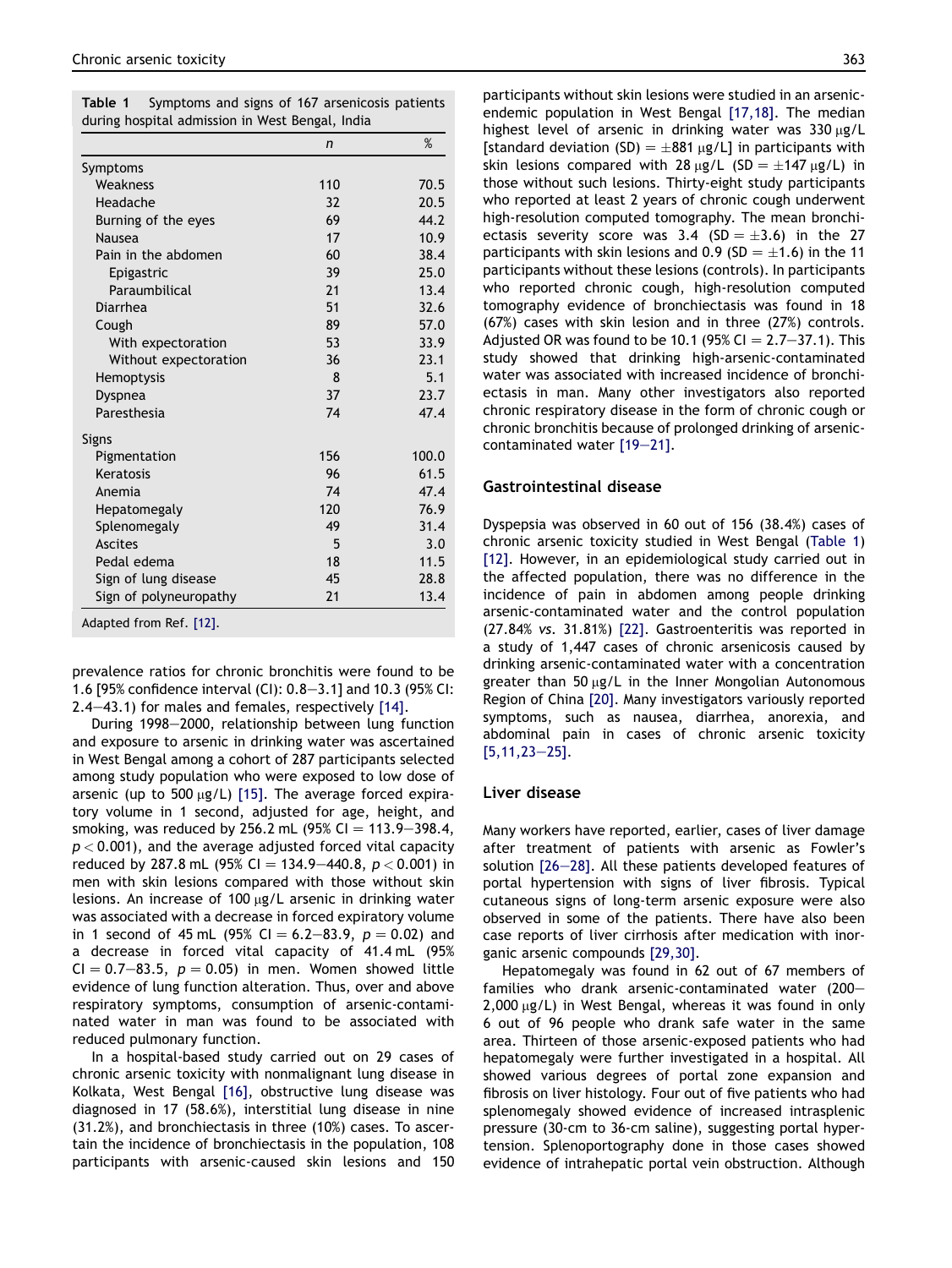routine liver function tests were normal in all those 13 cases investigated, the bromsulphthalein retention test, done in three patients, was found to be abnormal. The arsenic level in liver tissue (estimated by neutron activation analysis) was found to be elevated in 10 out of 13 cases (As levels—cases: 500-6,000  $\mu$ g/L/kg; controls: 100  $\pm$  40  $\mu$ g/L/ kg) [\[5\].](#page-8-0) In a subsequent report from the same hospital, hepatomegaly was found in 190 out of 248 cases of chronic arsenicosis investigated. Evidence of portal fibrosis on liver histology was found in 63 out of 69 cases of hepatomegaly who were biopsied. Liver function tests carried out in 93 such patients showed evidence of elevation of alanine transaminase, aspartate transaminase, and alkine phosphatase, in 25.8%, 6.3%, and 29% of cases, respectively. Serum globulin was found to be high  $(>3.5 \text{ g}/\text{dL})$  in 19 (20.7%) cases [\[31\]](#page-9-0).

In an epidemiological study carried out in West Bengal, the incidence of hepatomegaly was found to have a linear relationship with increasing exposure of arsenic in drinking water in both sexes ( $p < 0.001$ ) [\[22\]](#page-8-0). Liver enlargement was also reported after drinking of arsenic-contaminated water by other workers  $[19-21,32]$  $[19-21,32]$ . All these studies show that prolonged drinking of arsenic-contaminated water is associated with hepatomegaly, the predominant lesion being hepatic fibrosis.

# Cardiovascular disease

Blackfoot disease (BFD), a form of peripheral vascular disease, has been reported to be one of the important complications of chronic arsenic toxicity in Taiwan. The prevalence of BFD has been reported to be 8.9 per 1,000 among 40,421 inhabitants studied in Taiwan [\[33\]](#page-9-0). Comparable peripheral vascular disorders with varying degrees of severity, including Raynaud's syndrome and acrocyanosis, have also been reported among people drinking arseniccontaminated water by others [\[11,12,19,20,30,33\].](#page-8-0) The incidence of peripheral vascular disease was found to be low in West Bengal. Out of 246 arsenicosis patients who attended a referral hospital in Kolkata, three cases (1.2%) of peripheral vascular disease were found [\[22\].](#page-8-0) However, out of 4,865 cases surveyed in a village population of West Bengal, one case (0.02%) of gangrene was detected [\[32\].](#page-9-0) Similarly, low incidence has been found in Chile and Bangladesh, whereas there is no report from Mexico and Argentina [\[34\]](#page-9-0).

An epidemiological study reported an increased prevalence of hypertension among residents in the endemic area of BFD and a dose-response relationship between ingested inorganic arsenic and prevalence of hypertension [\[35\].](#page-9-0) An association of cumulative arsenic exposure in drinking water was also found with increased risk of hypertension in a study of 1,595 people in Bangladesh [\[36\]](#page-9-0). Increased prevalence of hypertension was also reported in 6.2% patients affected with arsenic-induced skin lesions (144) compared with none without skin lesion in Antofagasta, Chile [\[11\]](#page-8-0). Increased incidence of hypertension was found in a study of 108 arsenicosis cases compared with 100 arsenic-unexposed participants in a rural population in West Bengal (Guha Mazumder, unpublished data). Mortality rates from ischemic heart disease with endemic arsenicosis (from 1973 through 1986) were correlated with the arsenic level in drinking water among residents of 60 villages in Taiwan [\[37\].](#page-9-0)

## Diseases of nervous system

There are many reports of occurrence of peripheral neuropathy because of chronic exposure of arsenic through drinking water [\[20,21,24,32,38,39\]](#page-8-0). Peripheral neuritis characterized by paresthesia (tingling, numbness, limb weakness, and others) was present in 74 (47.4%) out of 156 patients of chronic arsenicosis as a result of drinking arseniccontaminated water (500-14,200  $\mu$ g/L) in West Bengal, India ([Table 1\)](#page-3-0). Objective evaluation of neuronal involvement, done in 29 patients, showed abnormal electromyography (EMG) in 10 (30.8%) and altered nerve conduction velocity and EMG in 11 (38%) cases [\[12,40\].](#page-8-0) In another electrophysiological study carried out on 88 patients of arsenicosis in West Bengal, sensory neuropathy was found in 24 (27.3%), motor neuropathy in 13 (14.7%), and abnormal EMG in 5 (5.7%) cases [\[41\]](#page-9-0). Abnormal EMG findings, suggestive mostly of sensory neuropathy, was reported in 10 out of 32 participants exposed to drinking arsenic-contaminated well water (range,  $60-1,400 \mu g/L$ ) in Canada [\[42\]](#page-9-0).

There are several reports of increased incidence of cerebrovascular disease in patients suffering from chronic arsenicosis [\[20,38,43\]](#page-8-0). However, no study data are available from West Bengal regarding the occurrence of cerebrovascular disease.

Peripheral neuritis, sleep disturbances, weakness, and cognitive and memory impairment have been reported in residents of Byan College Station, Texas, exposed to arsenic from air and water from arsenic trioxide used to produce defoliants from an Atochem plant (TX,USA) [\[39\]](#page-9-0). Headache has been reported to occur in people drinking arseniccontaminated water in Mexico [\[24\]](#page-9-0) and in West Bengal [\(Table 1\)](#page-3-0) [\[12\]](#page-8-0). Irritability, lack of concentration, depression, sleep disorders, headache, and vertigo were reported in arsenicosis people showing features of neuropathy in West Bengal [\[41\]](#page-9-0).

#### Hematological effects

Hematological abnormalities have been reported in acute and chronic arsenic poisoning [\[44\].](#page-9-0) A characteristic pattern of anemia, leucopenia, and thrombocytopenia was found in 55 participants exposed to arsenic in drinking water in Niigata Prefecture in Japan for approximately 5 years, half of the patients having arsenical skin lesions [\[44\]](#page-9-0). In one study in West Bengal, anemia was reported in all the 13 people exposed to arsenic-contaminated groundwater  $(200-2,000 \mu g/L)$  [\[5\].](#page-8-0) Further study in West Bengal on 156 people exposed to arsenic-contaminated water  $(50-14,200 \,\mu g/L)$  showed incidence of anemia in 47.4% of cases ([Table 1\)](#page-3-0) [\[12\]](#page-8-0). However, no association of anemia was found in people drinking well water (mean,  $220 \mu g/L$ ) in Alaska [\[45\]](#page-9-0) and in two towns of Utah (arsenic exposure, 180  $\mu$ g/L and 270  $\mu$ g/L) [\[46\].](#page-9-0)

#### Diabetes

A dose-response relationship between cumulative arsenic exposure and prevalence of diabetes mellitus was observed in Taiwan after a study on 891 persons living in arsenicendemic areas [\[47\]](#page-9-0). From Bangladesh, significantly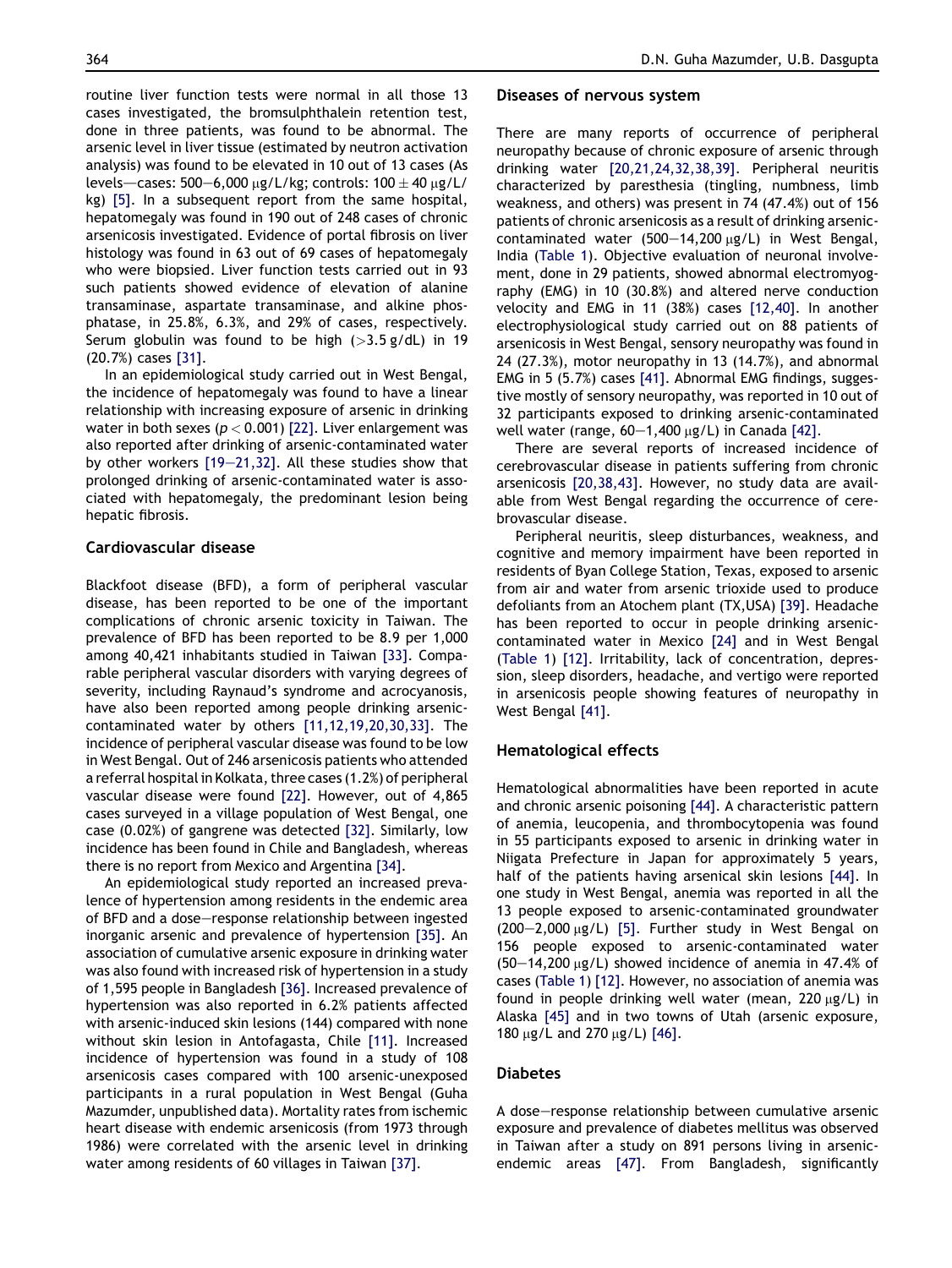increased prevalence of diabetes mellitus as a result of drinking arsenic-contaminated water was also reported among individuals with keratosis compared with those who did not have such lesions [\[48\]](#page-9-0). However, no study on the incidence of diabetes mellitus in arsenicosis has been carried out in West Bengal.

# Pregnancy outcome

Limited information on pregnancy outcome and infant mortality in relation to arsenic levels in drinking water is available in literature as few studies included participants assessment of arsenic concentrations in all water sources used during each pregnancy. A retrospective study of pregnancy outcomes and infant mortality was conducted in West Bengal, India, among 202 married women selected from a source population of 7,683 between the years 2001 and 2003. Reproductive histories were ascertained by structured interviews. Arsenic exposure during each pregnancy was assessed based on all water sources used, involving measurements from 409 wells. Odds ratios for spontaneous abortions, stillbirth, and neonatal and infant mortality were estimated with logistic regressions based on the method of generalized estimating equations. High concentration of arsenic, greater than or equal to 200  $\mu$ g/L, during pregnancy, was associated with a sixfold increased risk of stillbirth after adjusting for potential confounders  $(OR = 6.25, 95\% \text{ CI} = 1.59-24.6, p = 0.009).$  Arsenicrelated skin lesions were found in 12 women who had a substantially increased risk of stillbirth (OR  $=$  13.1, 95%  $CI = 3.17-54.0$ ,  $p = 0.002$ ). The OR for neonatal death was 2.03 (95% CI  $= 0.57 - 7.24$ ). No association was found between arsenic exposure and spontaneous abortion  $(OR = 0.90, 95\% CI = 0.36 - 2.26)$  or overall infant mortality  $(OR = 1.18, 95\% \text{ CI} = 0.38-3.64)$ . This study adds to the limited evidence that exposure to high concentrations of arsenic during pregnancy increases the risk of stillbirth. However, there was no indication of increased rates of spontaneous abortion and overall infant mortality [\[49\].](#page-9-0)

In an ecological study carried out in Chile, stillbirth (rate ratio  $= 1.7$ ; 95% CI  $= 1.5-1.9$ ) and neonatal and postneonatal infant mortality rates were found to be increased in the high-arsenic-exposure city of Antofagasta as compared with the low-exposure-city Valparaiso [\[50\]](#page-9-0). A study conducted in Bangladesh showed an increased risk of stillbirth in women with current arsenic levels greater than or equal to 100  $\mu$ g/L, although the risk estimates were smaller (OR = 2.5; 95% CI = 1.5-5.9). The authors further reported increased effects on spontaneous abortions  $(OR = 2.5, 95\% \text{ CI} = 1.5-4.4)$  [\[51\].](#page-9-0) However, no information was available on arsenic exposure during pregnancy, and high exposure levels of  $200 \mu g/L$  and more were not considered separately in this study. One earlier crosssectional study from Bangladesh compared the rates of spontaneous abortions, stillbirths, and preterm deliveries among 96 women in one village who were exposed to greater than or equal to 100  $\mu$ g/L arsenic with the rates in 96 women in another village who were exposed to less than  $20 \mu g/L$  arsenic and showed two to three times higher rates among exposed women [\[52\].](#page-9-0) Both the Bangladesh studies reported a relationship with the overall duration of

women's exposure without taking into account exposure during the actual time period of pregnancy. In a recent publication from Bangladesh, pregnancy outcome and infant death were ascertained by health surveillance program on 29,134 pregnancies with a history of drinking arsenic-contaminated water with arsenic level greater than  $50 \mu g/L$ . Significant increased risk of fetal loss (relative risk  $= 1.14$ , 95% CI  $= 1.04 - 1.25$ ) and infant death (relative  $risk = 1.17$ , 95% CI = 1.04-1.32) was observed in this study. There was a significant dose response of arsenic exposure to risk of infant death ( $p = 0.02$ ) [\[53\]](#page-9-0).

# Other effects

High incidence of weakness and fatigue have been reported in chronically arsenic-exposed people after drinking arseniccontaminated water in West Bengal and in many other countries [\[5,12,22,23,32,39,54\].](#page-8-0) Conjunctival congestion and nonpitting edema of the legs (Fig. 2) and hands have also been reported in patients of chronic arsenic toxicity in West Bengal and Bangladesh [\[12,21,25,55\]](#page-8-0).

# Arsenicosis and cancer

The evidence of carcinogenicity in humans from exposure to arsenic is based on epidemiological studies of cancer in relation to arsenic in drinking water. The working group of International Agency for Research on Cancer [\[3\]](#page-8-0) evaluated data from ecological, cohort, and case-control studies from many countries and observed that arsenic was



Figure 2. Nonpitting edema of legs with keratosis in a patient of arsenicosis.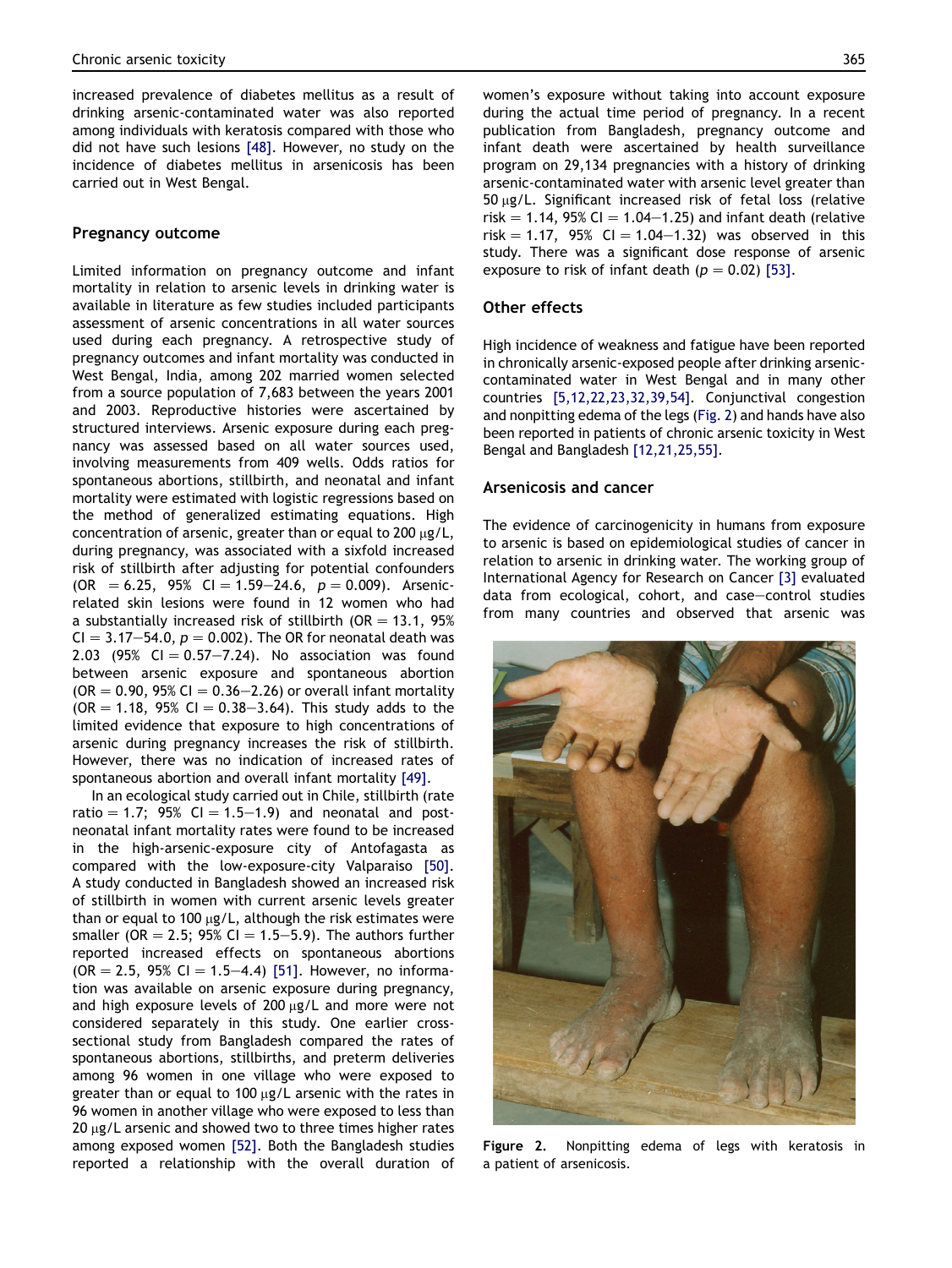potentially responsible for skin, urinary bladder, and lung cancers as result of chronic exposure to arsenic. In West Bengal, 212 (4.35%) cases of skin cancer and 38 (0.78%) cases of internal cancers were detected among 4,865 cases of arsenicosis studied in arsenic-affected villages [\[56\].](#page-9-0)

# Genotoxicity

Several studies have investigated the genotoxic effects of arsenic after long-term exposure in drinking water. Increased incidence of chromosomal aberration and frequency of micronuclei in buccal and urothelial cells was observed by many workers after drinking of arseniccontaminated water [\[3,57,58\].](#page-8-0) In a study in West Bengal, the frequencies of micronuclei in oral mucosal cells, urothelial cells, and peripheral lymphocytes were found to be significantly high in 163 participants exposed to high level of arsenic in drinking water  $(214.72 \pm 9.02 \text{ kg/L})$  compared with 154 unexposed control participants with little arsenic in drinking water (9.2  $\pm$  0.31 µg/L). The analyzed data revealed that micronuclei frequencies in the exposed group were significantly elevated to 5.33-fold over unexposed levels for lymphocytes, 4.63-fold for oral mucosal cells, and 4.71-fold for urothelial cells (increases in micronuclei frequencies significant at  $p < 0.01$ ). The results indicate that chronic ingestion of arsenic in drinking water in exposed participants is linked to the enhanced incidence of micronuclei in all the cell types, a slightly higher level of micronuclei being observed in lymphocytes compared with oral mucosal and urothelial cells [\[59\]](#page-9-0). Over and above micronuclei study, further cytogenetic studies included the study of chromosomal aberration on 422 (244 symptomatic and 178 asymptomatic) participants. Higher level of cytogenetic damage was found in symptomatic participants compared with asymptomatic participants, and asymptomatic participants had significantly higher genotoxicity than unexposed participants [\[60\].](#page-9-0)

# DNA damage

Various probable mechanisms have been incriminated to cause DNA damage because of chronic arsenic toxicity. Arsenic appears to have little ability, if any, to induce point mutation [\[44,61\].](#page-9-0) Altered DNA repair, oxidative stress, cell transformation, altered cell proliferation, altered cell signaling, altered steroid receptor binding, and altered gene expression and amplification are many of the mechanisms postulated to be involved in causing DNA damage because of chronic arsenic exposure [\[3\]](#page-8-0). A study in Taiwan showed that p53 gene mutation rate in arsenic-related skin cancers from the BFD-endemic area of Taiwan was high, and that the mutation types were different from those in UV-induced skin cancers [\[62\]](#page-10-0).

# Altered DNA repair

To ascertain whether keratosis, a premalignant condition associated with arsenicosis, is involved in the alteration in DNA repair capacity, 30 individuals with keratosis exposed to chronic arsenic-contaminated water and 30 unexposed controls were studied in West Bengal by comet, chromosomal aberration (CA), and challenge assays. DNA damage and CA was significantly higher in the arsenicexposed participants compared with those in unexposed participants ( $p < 0.001$ ). Within the exposed group, there was no significant difference of DNA damage ( $p > 0.05$ ), but CA was significantly higher in the exposed group with keratosis than in that without exposure ( $p < 0.01$ ). Challenge assay showed that, on induction of DNA damage, the repair capacity in the exposed group with keratosis was significantly less  $(<0.001$ ) than that of participants without skin lesion, although the basal level of DNA damage was similar in both. The results of the study suggested that deficiency in DNA repair capacity may be involved in arsenic-induced carcinogenesis [\[63\]](#page-10-0).

## Altered DNA methylation

It has been hypothesized that alteration of DNA methylation by arsenic may play a role in the development of cancer. This mechanism has been proposed because the S-adenosyl methionine (SAM)/methyltransferase pathway for biotransformation of arsenic overlaps with the DNA methylation pathway, in which donation of methyl groups from SAM to cytosine produces 5-methylcytosine in DNA. DNA methylation is now known to be one of the main epigenetic mechanisms, which perpetuates the repression of genes in vertebrates and is intimately associated with development. Hypermethylation and consequent silencing of tumor suppressor and repair genes have been implicated as an early step in many cancers, such as those of lung, colorectum, breast, and others. Hypomethylation, on the other hand, provides growth advantage. Earlier experimental studies indicated that the carcinogenicity of arsenic may be mediated by alteration in the methylation status of DNA either by hypermethylation or hypomethylation [\[64,65\].](#page-10-0)

To ascertain whether perturbation of methylation plays a role in carcinogenesis in humans, the degree of methylation of p53 and p16 genes in DNA obtained from blood samples of people chronically exposed to arsenic and skin cancer patients was studied in West Bengal. Methylationspecific restriction endonuclease digestion followed by polymerase chain reaction (PCR) of gene p53 and bisulfite treatment followed by methylation-sensitive PCR of gene p16 have been carried out to analyze the methylation status of the samples studied. Significant DNA hypermethylation of the promoter region of p53 gene was observed in the DNA of arsenic-exposed people compared with that of the control participants. This hypermethylation showed a dose-response relationship. Furthermore, hypermethylation of p53 gene isolated from peripheral blood was also observed in arsenic-induced skin cancer patients compared with that in individuals having skin cancer unrelated to arsenic, though not at a significant level. However, a small subgroup of cases showed hypomethylation with high arsenic exposure. Significant hypermethylation of gene p16 was also observed in cases exposed to high level of arsenic [\[65\]](#page-10-0). Further DNA was isolated from arsenic- and non-arsenic-induced skin cancer tissues, and p53 promoter methylation was studied. The degree of methylation in p53 promoter region of DNA of arsenicinduced cancer biopsy tissues showed significantly higher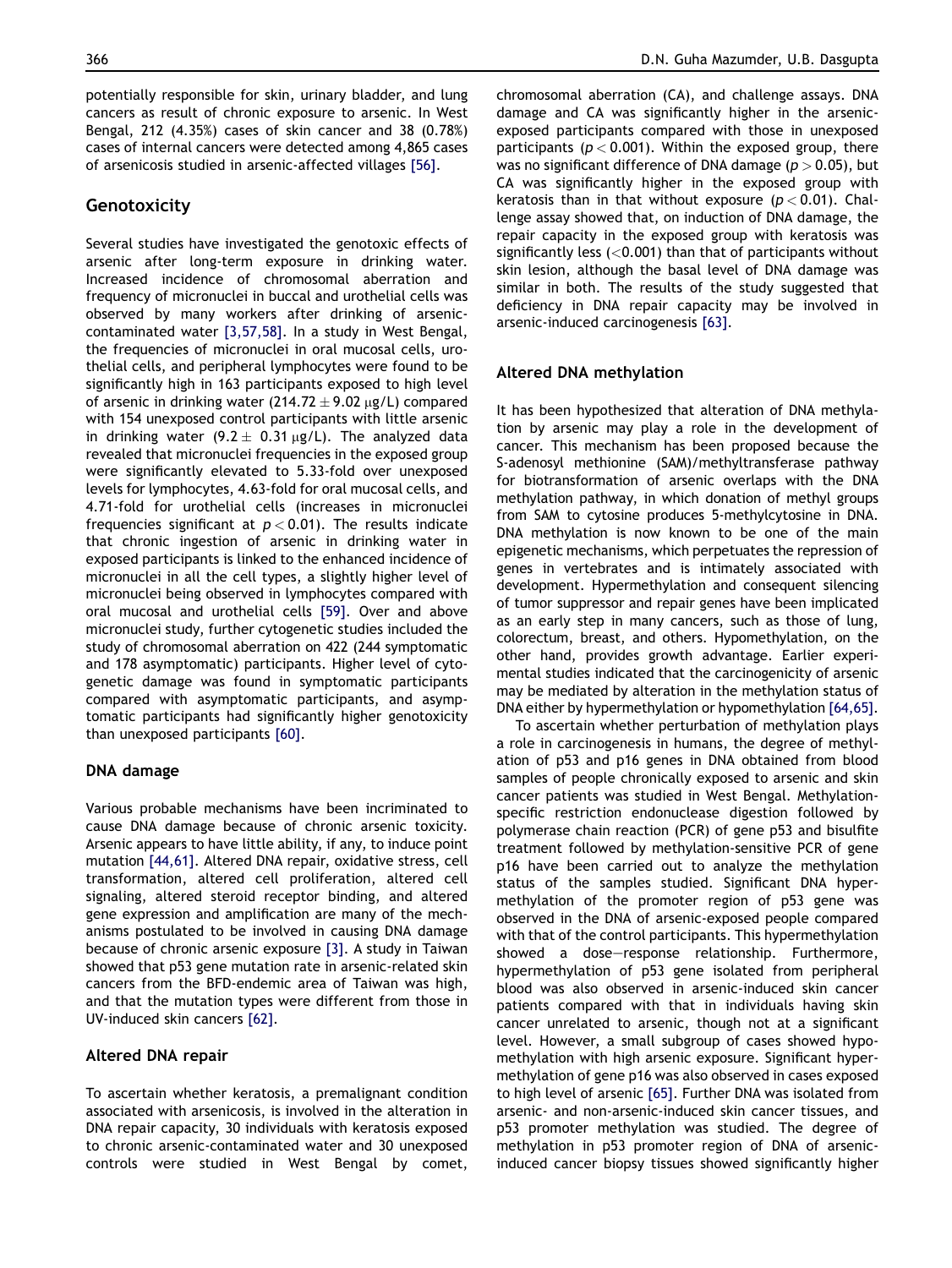hypermethylation compared with the biopsy tissues obtained from non-arsenic-induced skin cancer ( $p < 0.05$ ) [\[66\]](#page-10-0).

The changes in methylation status of whole genome because of arsenic exposure have been studied inWest Bengal by monitoring the variation of methyl acceptance capacity of DNA extracted from peripheral blood of persons exposed to various doses of arsenic using the SssI methylase assay. To monitor the level of whole-genome methylation in persons exposed to different levels of arsenic through drinking water, DNA was extracted from peripheral blood mononuclear cells of 64 persons. Uptake of methyl group from <sup>3</sup>H-labeled S-adenosyl methionine after incubation of DNA with SssI methylase was measured. Results showed statistically significant ( $p = 0.0004$ ) decrease in uptake of <sup>3</sup>H methyl group in the persons exposed to  $250-500$   $\mu$ g/L arsenic, indicating genomic hypermethylation. This significance is lost in Group D that was exposed to greater than 500  $\mu$ g/L of arsenic in drinking water [\[67\]](#page-10-0). To explain the results, it is noted that inorganic arsenic induces cytosine methyltransferase in tissue culture system [\[68\]](#page-10-0), and array analysis of tissue from mice exposed to different doses of arsenic also showed up the regulation of DNA methyltransferase 3a gene [\[69\]](#page-10-0). This can cause the initial hypermethylation of DNA after arsenic exposure. However, as arsenic load increases, its detoxification through enzymatic methylation causes depletion of the methyl donor SAM that has a vital role in the detoxification process, leading to inefficient arsenic excretion, and DNA hypomethylation. DNA methyltransferase uses the same methyl donor SAM, and maintenance methylation is disrupted when the level of SAM in the body drops. In the last group with arsenic dose greater than  $500 \mu g/L$ , there is probably too much methionine requirement for excretion of the large amount of arsenic ingested, and the extent of hypermethylation is no longer statistically significant because of the reduced SAM level. This probably signifies the beginning of the process of hypomethylation. It might be mentioned that, in an earlier work too, a small number of samples of the group having much higher dose of arsenic exposure showed hypomethylation, the level of significance increasing from 0.02 to 0.001 as the arsenic dose increased [\[70\]](#page-10-0).

# Genetic polymorphism

Arsenic-induced keratosis is considered as a precancerous state of in situ carcinoma of skin. Several reports have suggested the role of p53 polymorphisms as a potential marker for the risk assessment of different types of cancers. This prompted to study the association of three p53 polymorphisms with arsenic-induced keratosis in a population exposed to arsenic through drinking water. A total of 366 unrelated participants (177 participants with arsenic-induced keratosis and 189 participants with no arsenical skin lesions) were recruited from North 24 Parganas, Nadia, and Murshidabad districts of West Bengal for study of genotype distribution of three p53 polymorphisms [16-bp duplication at intron 3, codon 72 Arg/Pro, and  $G>A$ at intron 6 (nt 13,494)] by PCR-restriction fragment length polymorphism. The arginine homozygous genotype at codon 72 and homozygous genotype of no duplication polymorphism at intron 3 were overrepresented in the

participants with keratosis compared with participants with no skin lesion (OR = 2.086, 95% CI = 1.318-3.299; and  $OR = 2.086$ , 95% CI = 1.257-3.457, respectively). This study indicated that participants carrying the arginine homozygous genotype of codon 72 and/or no duplication homozygous genotype at intron 3 are at risk for the development of arsenic-induced keratosis [\[71\]](#page-10-0).

Studies from 115 study participants from Taiwan showed that genetic polymorphisms of GSTM1 and GSTT1 were significantly associated with arsenic methylation. Participants having the null genotype of GSTM1 had an increased percentage of inorganic arsenic in urine, whereas those with null genotype of GSTT1 had elevated percentage of DMA in urine [\[72\].](#page-10-0)

A further study on 170 participants in Argentina showed that women with null genotype of GSTM1 excreted a significantly higher proportion of arsenic as monomethylarsonic acid than women with active genotype [\[73\].](#page-10-0) However, incidence in GSTM1 null gene frequencies studied in 244 skin symptomatic participants and 178 asymptomatic participants exposed to arsenic in West Bengal, significantly higher GSTM1 null gene frequencies were found in the asymptomatic group. No difference in allelic variants in GSTT1 and GSTP1 was observed between these two groups [\[60\]](#page-9-0). Studies from 600 cases and controls (each) in Bangladesh also did not find any significant interaction for GSTM1 for primary methylation ratio. The investigators observed significant interaction on the multiplicative scale between the GSTT1 wild type and secondary methylation ratio [\[74\].](#page-10-0)

To find out any probable association between arsenicosis and the exonic single-nucleotide polymorphisms of genes involved in the regulation of arsenic metabolism, purine nucleoside phosphorylase (PNP), arsenic $(+3)$  methyltransferase, and glutathione S-transferase omega 1 and omega 2 were studied in arsenic-exposed population in West Bengal. Among the four candidate genes, distribution of three exonic polymorphisms, His 20His, Gly 51Ser, and Pro 57Pro of PNP was found to be associated with arsenicosis. Genotypes with minor alleles were significantly overrepresented in the case group:  $OR = 1.69$  (95% CI  $=$ 1.08–2.66) for His 20His; OR = 1.66 (95% CI = 1.04–2.64) for Gly 51Ser; and OR = 1.67 (95% CI = 1.05–2.66) for Pro 57Pro.The results indicate that three PNP variants render participants susceptible toward developing arsenic-induced skin lesions [\[75\]](#page-10-0).

# Discussion and conclusion

Chronic arsenic toxicity (arsenicosis) as a result of drinking arsenic-contaminated groundwater is a major environmental health hazard throughout the world, including India. A lot of new information is emerging from extensive research on health effects of chronic arsenic toxicity in humans during the last two decades. Pigmentation and keratosis are the specific skin lesions characteristic of chronic arsenic toxicity. Of the various systemic manifestations, chronic lung disease, peripheral neuropathy, and chronic liver disease appeared to be the major causes of morbidity reported by most of the investigators from different parts of the world [\[76\].](#page-10-0) A systematic review of the epidemiological evidence on arsenic exposure and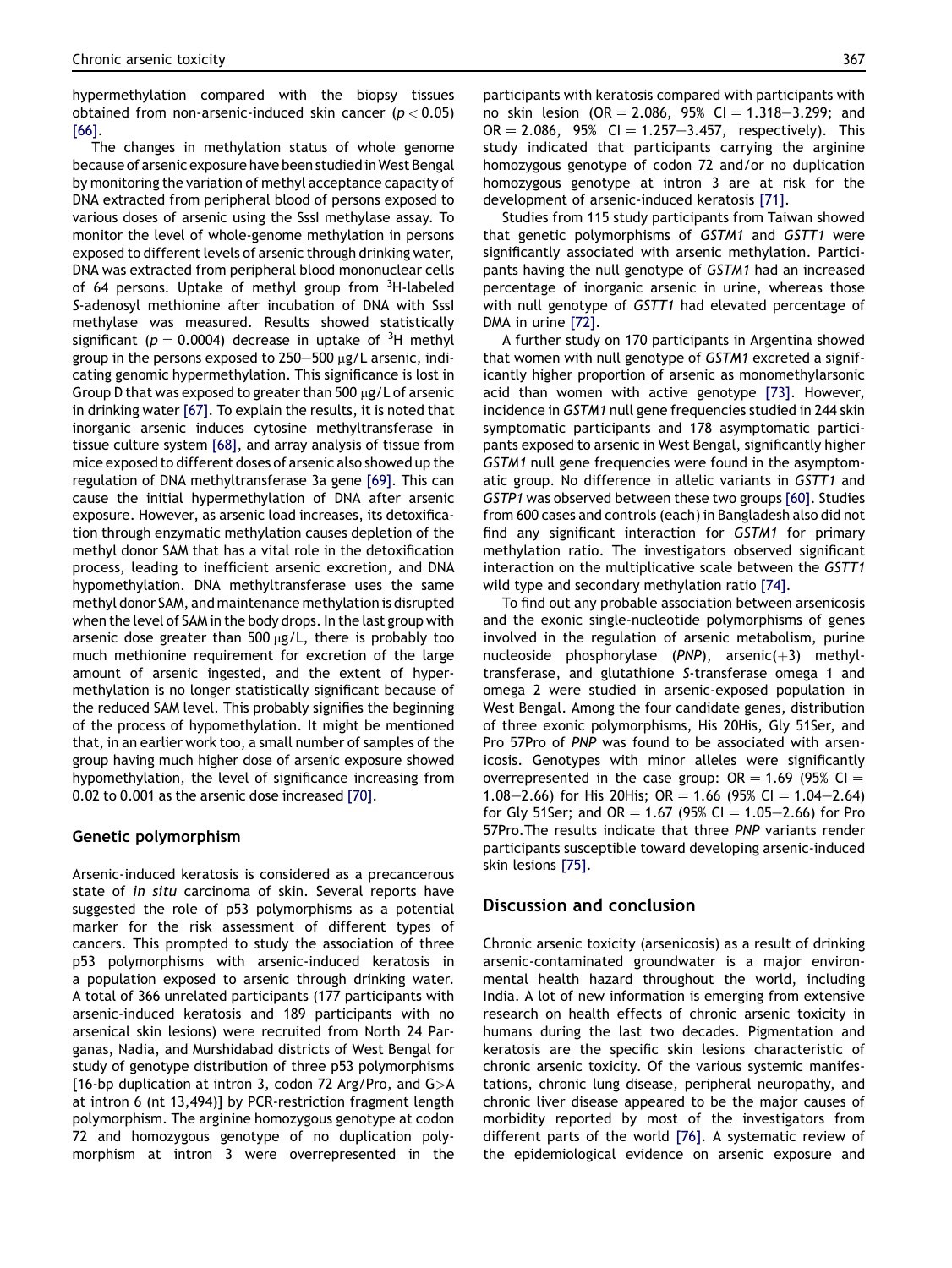<span id="page-8-0"></span>cardiovascular disease showed that methodological limitations restricted the interpretation of the moderate to strong association between high arsenic exposure and cardiovascular outcome in Taiwan. In other populations and in occupational setting, the evidence was inconclusive [\[77\].](#page-10-0) There is consensus in all the studies on pregnancy outcome with the finding that stillbirth occurs in significantly higher number of cases in pregnant women with chronic arsenic exposure. There is sufficient epidemiological evidence to incriminate arsenic as an important cause of cancers of skin, lungs, and urinary bladder [3].

Arsenic causing genotoxicity as a result of drinking arsenic-contaminated water has been extensively studied in West Bengal. Chromosomal aberration and increased frequency of micronuclei in different cell types have been found to be significant. Further studies are needed to ascertain whether these could be used as biomarker of chronic arsenic toxicity. Various probable mechanisms have been incriminated to cause DNA damage because of chronic arsenic toxicity and have been correlated with disease manifestations. However, further studies are needed to establish specific genotoxic effects of arsenic in causing cancer. There appears to be no consensus with the various findings of genetic polymorphism and disease manifestation.

The key approach for addressing the arsenic problem is to provide scientifically correct information to the people at risk and develop comprehensive water-quality surveillance system. The most important step is to arrange for identification of arsenic-contaminated tube wells and make the people aware of not drinking arsenic-contaminated water. Management of health effect because of arsenic toxicity requires an integrated approach of collaboration of health personnel of Ministry of Health and engineering personnel of Public Health Engineering Department of the government. For its mitigation in a developing country, such as India, assistances may also be required from nongovernmental organizations and international agencies, for example, World Health Organization, United Nations Children's Fund, and World Bank. Research on epidemiology, including determination of disease burden in the population, confounding factors for variability in disease manifestation, standardization of proper disease management protocol, and arsenic in food chain and human health are some of the issues that require further attention.

# References

- [1] Chakraborti D, Rahman MM, Paul K, Sengupta MK, Chowdhury UK, Lodh D, et al. Arsenic calamity in India and Bangladesh subcontinent-whom to blame? Talanta 2002;58:3-22.
- [2] Garai R, Chakraborty AK, Dey SB, Saha KC. Chronic arsenic poisoning from tubewell water. J Indian Med Assoc 1984;82:  $34 - 5.$
- [3] IARC. Some drinking-water disinfectants and contaminants, including arsenic. Monographs on the evaluation of carcinogenic risks to humans. Lyon, France: WHO; 2004. 84: 61-96.
- [4] Nickson R, Sengupta C, Mitra P, Dave SN, Banerjee AK, Bhattacharya A, et al. Current knowledge on the distribution of arsenic in groundwater in five states of India. J Environ Sci Health A 2007;42:1707-18.
- [5] Guha Mazumder DN, Chakraborty AK, Ghosh A, Gupta JD, Chakraborty DP, Dey SB, et al. Chronic arsenic toxicity from

drinking tube-well water in rural West Bengal. Bull World Health Organ 1988;66:499-506.

- [6] WHO. A field guide for detection, management and surveillance of arsenicosis cases. In: Caussy D, editor. Technical publication No 30. New Delhi, India: WHO, SEARO; 2005. p.  $5 - 18$ .
- [7] Guha Mazumder DN, Haque R, Ghosh N, De BK, Santra A, Chakraborty D, et al. Arsenic levels in drinking water and the prevalence of skin lesions in West Bengal, India. Int J Epidemiol 1998:27:871-7.
- [8] Haque R, Guha Mazumder DN, Samanta S, Ghosh N, Kalman D, Smith MM, et al. Arsenic in drinking water and skin lesions: dose-response data from West Bengal, India. Epidemiology 2003:14:174-82.
- [9] Tondel M, Rahman M, Magnuson A, Chowdhury OA, Faruquee MH, Ahmad SA. The relationship of arsenic levels in drinking water and the prevalence rate of skin lesions in Bangladesh. Environ Health Perspect 1999;107:727-9.
- [10] Majumder KK, Guha Mazumder DN, Ghose N, Lahiri S. Systemic manifestations in chronic arsenic toxicity in absence of skin lesions in West Bengal. Indian J Med Res 2009;129:75-82.
- [11] Borgono JM, Vicent P, Venturino H, Infante A. Arsenic in the drinking water of the city of Antofagasta: epidemiological and clinical study before and after the installation of a treatment plant. Environ Health Perspect 1977;19:103-5.
- [12] Guha Mazumder DN, Gupta JD, Santra A, Pal A, Ghose A, Sarkar S. Chronic arsenic toxicity in West Bengal-the worst calamity in the world. J Indian Med Assoc  $1998;96:4-7$ .
- [13] Guha Mazumder DN, Haque R, Ghosh N, Dey BK, Santra A, Chakraborti D, et al. Arsenic in drinking water and the prevalence of respiratory effects in West Bengal, India. Int J Epidemiol 2000:29:1047-52.
- [14] Milton AH, Hasan Z, Rahman A, Rahman M. Chronic arsenic poisoning and respiratory effects in Bangladesh. J Occup Health 2001:43:136-40.
- [15] von Ehrenstein OS, Guha Mazumder DN, Yuan Y, Samanta S, Balmes J, Sil A, et al. Decrements in lung function related to arsenic in drinking water in West Bengal, India. Am J Epidemiol 2005;162:533-41.
- [16] De BK, Majumdar D, Sen S, Guru S, Kundu S. Pulmonary involvement in chronic arsenic poisoning from drinking contaminated ground-water. J Assoc Physicians India 2004;52:  $395 - 400$
- [17] Guha Mazumder DN, Steinmaus C, Bhattacharya P, von Ehrenstein OS, Ghosh N, Gotway M, et al. Bronchiectasis in persons with skin lesions resulting from arsenic in drinking water. Epidemiology 2005;16:760-5.
- [18] Guha Mazumder DN. Arsenic and non-malignant lung disease. J Environ Sci Health A 2007; 42: 1859-68.
- [19] Chakraborty AK, Saha KC. Arsenical dermatosis from tube-well water in West Bengal. Indian J Med Res 1987;85:326-34.
- [20] Ma HZ, Xia YJ, Wu KG, Wu KG, Sun TZ, Mumford JL. Human exposure to arsenic and health effects in Bayingnormen, Inner Mongolia. In: Chappell WR, Abernathy CO, Calderon RL, editors. Arsenic exposure and health effects. Amsterdam, The Netherlands: Elsevier Science; 1999. p. 127-31.
- [21] Ahmad SA, Sayed MHSU, Hadi SA, Faruquee MH, Jali MA, Ahmed R, et al. Arsenicosis in a village in Bangladesh. Int J Environ Health Res 1999;9:187-95.
- [22] Guha Mazumder DN, Ghosh N, De BK, Santra A, Das S, Lahiri S, et al. Epidemiological study on various non carcinomatous manifestations of chronic arsenic toxicity in a district of West Bengal. In: Abernathy CO, Calderon RL, Chappell WR, editors. Arsenic exposure and health effects IV. Oxford, UK: Elsevier Science; 2001. p. 153-64.
- [23] Zaldivar R. Arsenic contamination of drinking water and food stuffs causing endemic chronic poisoning. Beitr Path Bd 1974; 151:384-400.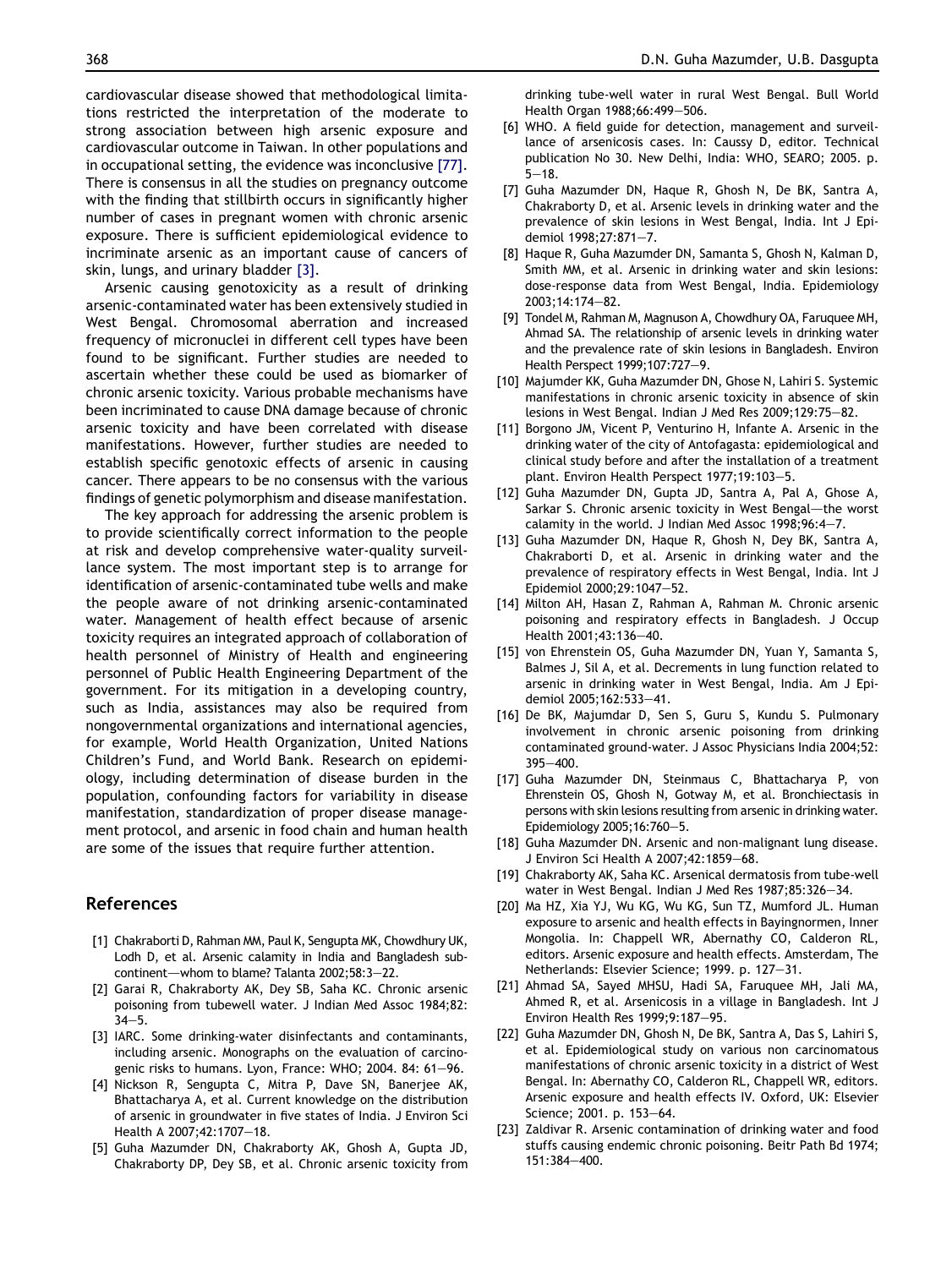- <span id="page-9-0"></span>[24] Cebrian ME, Albores A, Aguilar M, Blakely E. Chronic arsenic poisoning in the north of Mexico. Hum Toxicol  $1983;2:121-33$ .
- [25] Ahmad SA, Bandaranayake D, Khan AW, Hadi SA, Uddein G, Halim MA. Arsenic contamination in ground water and arsenicosis in Bangladesh. Int J Environ Health Res 1997;7:271-6.
- [26] Morris JS, Schmid M, Newman S, Scheuer PJ, Path MRC, Sherlock S. Arsenic and noncirrhotic portal hypertension. Gastroenterology 1974;66:86-94.
- [27] Szuler IM, Williams CN, Hindmarsh JT, Park-Dinesoy H. Massive variceal hemorrhage secondary to presinusoidal portal hypertension due to arsenic poisoning. Can Med Assoc J 1979; 120:168-71.
- [28] Nevens F, Fevery J, Van Streenbergen W, Sciot R, Desmet V, De Groote J. Arsenic and non-cirrhotic portal hypertension: a report of eight cases. J Hepatol  $1990;11:80-5$ .
- [29] Franklin M, Bean W, Harden RC. Fowler's solution as an etiologic agent in cirrhosis. Am J Med Sci 1950;219:589-96.
- [30] Rosenberg HG. Systemic arterial disease and chronic arsenicism in infants. Arch Pathol  $1974;97:360-5$ .
- [31] Santra A, Gupta JD, De BK, Roy B, Guha Mazumder DN. Hepatic manifestations in chronic arsenic toxicity. Indian J Gastroenterol 1999;18:152-5.
- [32] Saha KC. Melanokeratosis from arsenic contaminated tube well water. Indian J Dermatol 1984;29:37-46.
- [33] Tseng WP, Chu Hm, How SW, Fong JM, Lin CS, Yeh S. Prevalence of skin cancer in an endemic area of chronic arsenicism in Taiwan. J Natl Cancer Inst  $1968:40:453-63$ .
- [34] Engel RR, Smith AH. Arsenic in drinking water and mortality from vascular disease: an ecological analysis in 30 counties in the United States. Arch Environ Health 1994;49:418-27.
- [35] Chen CJ, Hsueh YM, Lai MS, Shyu MP, Chen SY, Wu MM, et al. Increased prevalence of hypertension and long-term arsenic exposure. Hypertension 1995;25:53-60.
- [36] Rahman M, Tondel M, Ahmad SA, Chowdhury IA, Faruquee MH, Axelson O. Hypertension and arsenic exposure in Bangladesh. Hypertension 1999;33:74-8.
- [37] Chen CJ, Chiou HY, Chiang MH, Lin LJ, Tai TY. Dose-response relationship between ischemic heart disease mortality and long-term arsenic exposure. Arterioscler Thromb Vasc Biol 1996;16:504-10.
- [38] Hotta N. Clinical aspects of chronic arsenic poisoning due to environmental and occupational pollution in and around a small refining spot. Nippon Taishitsugaku Zasshi [Jpn J Const Med] 1989;53:49-70 [in Japanese].
- [39] Kilburn KH. Neurobehavioral impairment from long-term residential arsenic exposure. In: Abernathy CO, Calderon RL, Chappell WR, editors. Arsenic exposure and health effects. London, UK: Chapman & Hall; 1997. p. 159-77. 14.
- [40] Guha Mazumder DN, Gupta JD, Santra A, Pal A, Ghose A, Sarkar S, et al. Non cancer effects of chronic arsenicosis with special reference to liver damage. In: InAbernathy CO, Calderon RL, Chappell WR, editors. Arsenic exposure and health effect. London, UK: Chapman & Hall; 1997. p.  $112 - 23$ .
- [41] Mukherjee SC, Rahman MM, Chowdhury UK, Sengupta MK, Lodh D, Chanda CR, et al. Neuropathy in arsenic toxicity from groundwater arsenic contamination in West Bengal, India. J Environ Sci Health A  $2003;38:165-83$ .
- [42] Hindmarsh JT, McLetchine OR, Heffernan LPM, Hayne OA, Ellenberger HAA, McCurdy RR, et al. Electromyographic abnormalities in chronic environmental arsenicalism. J Anal Toxicol 1977:11:270-6.
- [43] Chen CJ, Chiou HY, Huang WI, Chen SY, Hsueh YM, Tseng CH, et al. Systemic non-carcinogenic effects and developmental toxicity of inorganic arsenic. In: Abernathy CO, Calderon RL, Chappell WR, editors. Arsenic exposure and health effects. London, UK: Chapman & Hall; 1997. p. 124-34. 11.
- [44] NRC (National Research Council). Arsenic in drinking water. Washington, DC: National Academic Press; 1999. 27-82.
- [45] Harrington JM, Middaugh JP, Morse DL, Housworth J. A survey of a population exposed to high concentrations of arsenic in well water in Fairbanks, Alaska. Am J Epidemiol 1978;108:  $377 - 85$ .
- [46] Southwick JW, Western AE, Beck MM. An epidemiological study of arsenic in drinking water in Millard County, Utah. In: Lederer W, Fensterheim R, editors. Arsenic: industrial, biomedical, environmental perspectives. New York: Van Nostrand Reinhold; 1983. p. 210-25.
- [47] Lai MS, Hsueh YM, Chen CJ, Shyu MP, Chen SY, Kuo TL, et al. Ingested inorganic arsenic and prevalence of diabetes mellitus. Am J Epidemiol 1994;139:484-92.
- [48] Rahman M, Tondel M, Ahmad SA, Axelson O. Diabetes mellitus associated with arsenic exposure in Bangladesh. Am J Epidemiol 1998;148:198-203.
- [49] von Ehrenstein OS, Guha Mazumder DN, Smith MH, Ghosh N, Yuan Y, Windham G, et al. Pregnancy outcomes, infant mortality and arsenic in drinking water in West Bengal, India. Am J Epidemiol 2006;163:662-9.
- [50] Hopenhyne-Rich C, Browning S, Hertz-Picciotto I, Ferreccio C, Peralta C, Gibb H. Chronic arsenic exposure and risk of infant mortality in two areas in Chile. Environ Health Perspect 2000;  $108:667 - 73.$
- [51] Milton AH, Smith W, Rahman B, Hasan Z, Kulsum U, Dear K, et al. Chronic arsenic exposure and adverse pregnancy outcomes in Bangladesh. Epidemiology 2005;16:82-6.
- [52] Ahmad SA, Sayed MHSU, Barua S, Khan MH, Faruquee M, Jalil A, et al. Arsenic in drinking water and pregnancy outcomes. Environ Health Perspect 2001;109:629-31.
- [53] Rahman A, Vahter M, Ekstrom EC, Rahman M, Mustafa AHG, Wahed MA, et al. Association of arsenic exposure during pregnancy with fetal loss and infant death: a cohort study in Bangladesh. Am J Epidemiol 2007;165:1389-96.
- [54] Guha Mazumder DN, Gupta JD, Chakraborty AK, Chatterjee A, Das D, Chakraborti D. Environmental pollution and chronic arsenicosis in south Calcutta. Bull World Health Organ 1992;  $70:481 - 5.$
- [55] Chowdhury TR, Mandal BK, Samanta G, Basu GK, Chowdhury PP, Chanda CR, et al. Arsenic in groundwater in six districts of West Bengal, India: the biggest arsenic calamity in the world: the status report up to August, 1995. In: Abernathy CO, Calderon RL, Chappell WR, editors. Arsenic exposure and health effects. London, UK: Chapman & Hall; 1997. p. 93-111.
- [56] Saha KC. Saha's grading of arsenicosis progression and treatment. In: Chappell WR, Abernathy CO, Calderon RL, Thomas DJ, editors. Arsenic exposure and health effects V. Oxford, UK: Elsevier Science; 2003. p. 391-414.
- [57] Warner ML, Moor LE, Smith MT, Kalman DA, Fanning E, Smith AH. Increased micronuclei in exfoliated bladder cells of individuals who chronically ingest arsenic contaminated water in Nevada. Cancer Epidemiol Biomarkers Prev 1994;3: 583-90.
- [58] Gonsbatt ME, Vega L, Salazar AM, Montero R, Guzman P, Blas J, et al. Cytogenetic effects in human exposure to arsenic. Mutat Res 1997;386:219-28.
- [59] Basu A, Ghosh P, Das JK, Banerjee A, Ray K, Giri AK. Micronuclei as biomarkers of carcinogen exposure in populations exposed to arsenic through drinking water in West Bengal, India: a comparative study in 3 cell types. Cancer Epidemiol Biomarkers Prev 2004;13:820-7.
- [60] Ghose P, Basu A, Mahata J, Basu S, Sengupta M, Das JK, et al. Cytogenetic damage and genetic variants in the individuals susceptible to arsenic induced cancer through drinking water. Int J Cancer 2006;118:2470-8.